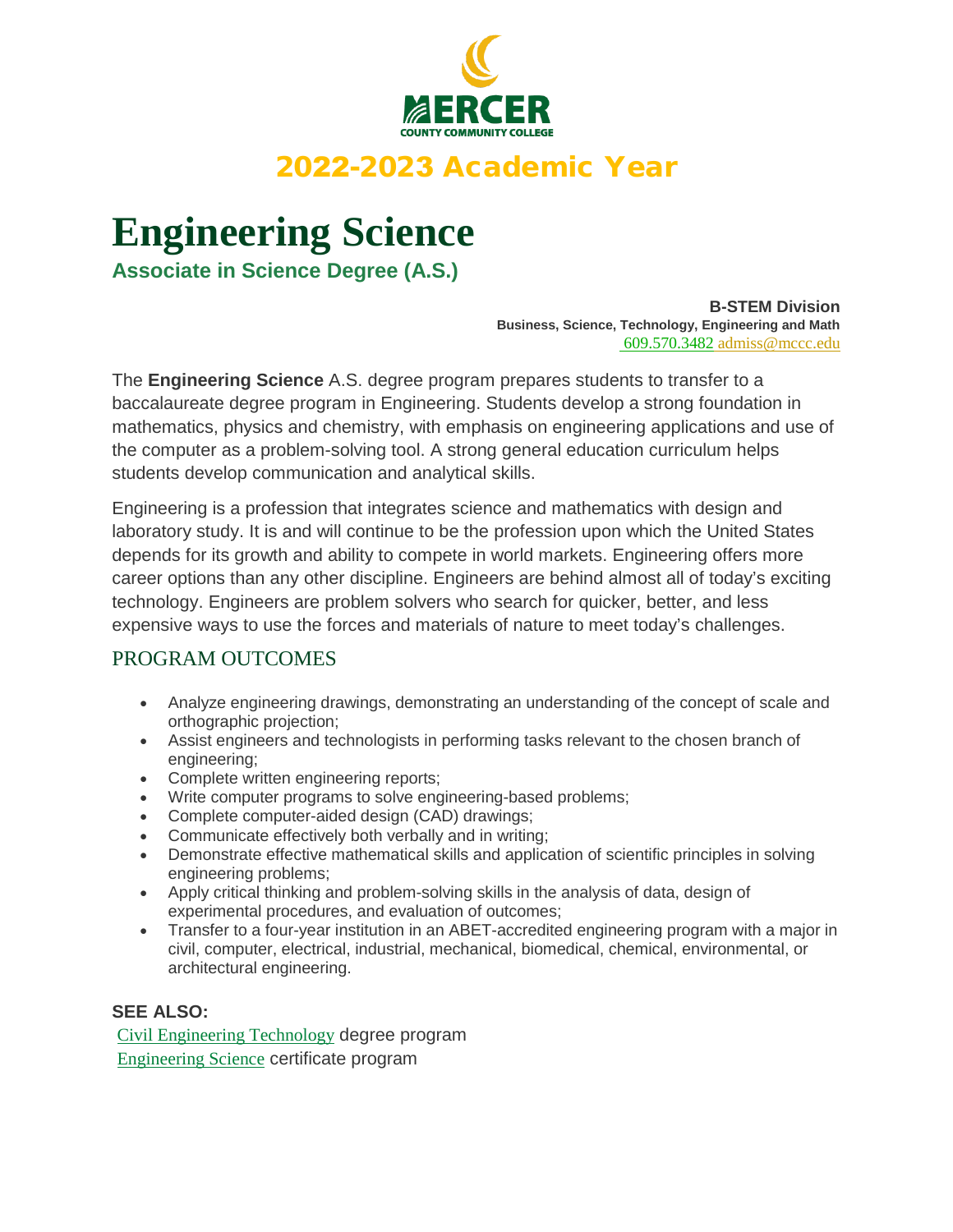# **DEGREE CURRICULUM**

2022-2023 Academic Year **ENGR.SCI.AS CIP 141301**

The course sequence below represents a recommended example of how this degree program can be completed in two years, presuming a Fall Term start and satisfaction of all Developmental Studies (Foundations courses) requirements and prerequisites. Actual approaches toward completion depend on each student's anticipated transfer institution, career objectives, or other individual circumstances.

Students are encouraged to meet regularly with an academic advisor or Success Coach to consider options, establish plans, and monitor progress.

| Code                  | Course (lecture/lab hours)                                     | <b>Credits</b> | <b>To Do This Semester</b>                                                                                                                                                                                                                                                           |
|-----------------------|----------------------------------------------------------------|----------------|--------------------------------------------------------------------------------------------------------------------------------------------------------------------------------------------------------------------------------------------------------------------------------------|
| <b>FIRST SEMESTER</b> |                                                                |                |                                                                                                                                                                                                                                                                                      |
| <b>CHE 101</b>        | General Chemistry I (3/3)                                      | 4              | √ Meet with your faculty<br>advisor to complete an                                                                                                                                                                                                                                   |
| <b>ENG 101</b>        | English Composition I (3/0)                                    | 3              | academic plan. Make sure<br>you are aware of any                                                                                                                                                                                                                                     |
| <b>MAT 151</b>        | Calculus I for the Mathematical and Physical Sciences<br>(4/0) | 4              | course prerequisites you<br>may need to take, and how<br>long it will take to complete                                                                                                                                                                                               |
| <b>PHY 115</b>        | University Physics I (3/3)                                     | 4              | your degree.<br>√ Use your online tools:<br>Check<br>your MercerMail daily,<br>utilize features of Office<br>365, and get to<br>know Student Planning.<br>√ Take advantage<br>of Learning<br><b>Centers</b> or Online<br><b>Tutoring to support your</b><br>studies and assignments. |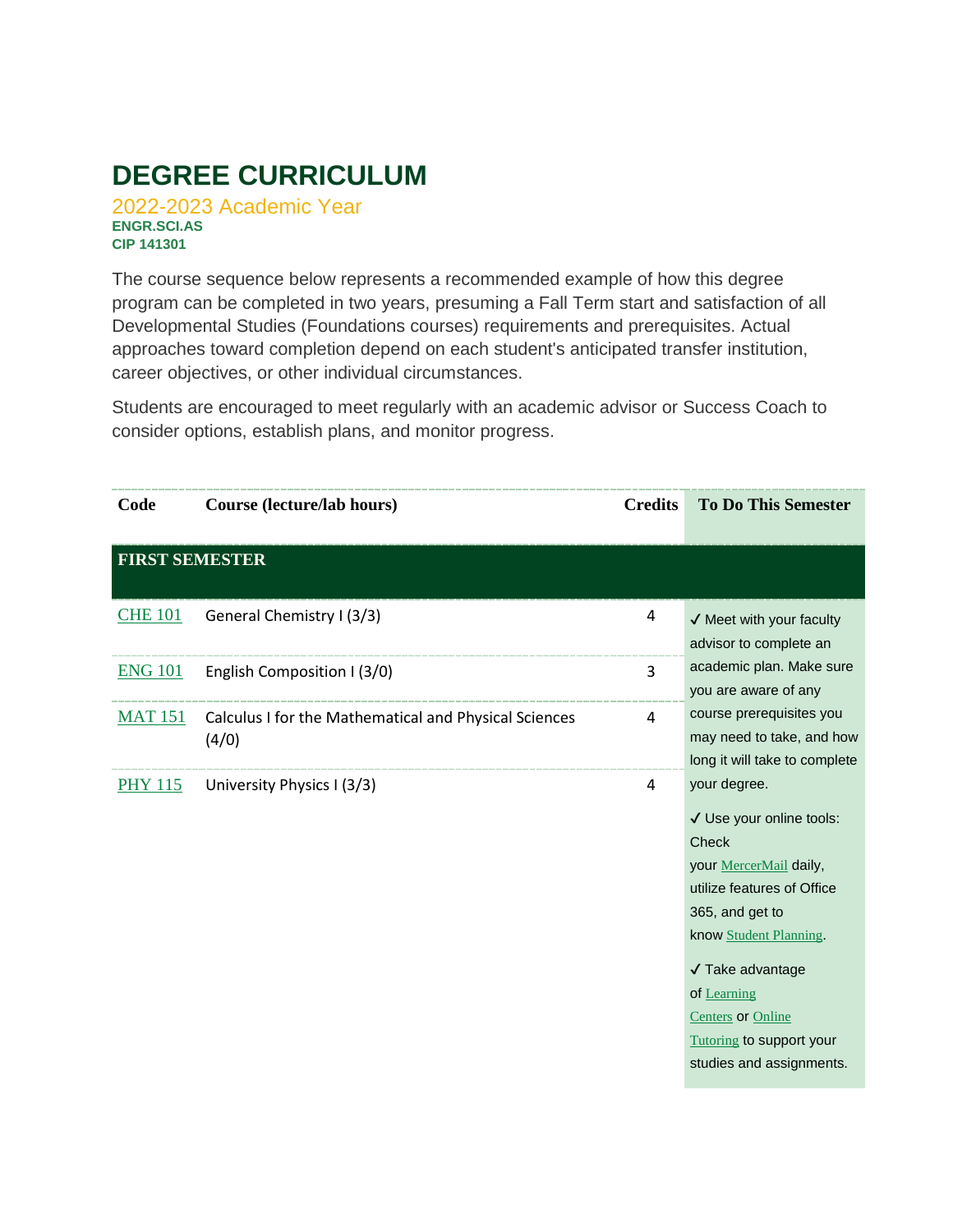### **SECOND SEMESTER**

| <b>CIV 103</b><br>Statics (3/0)<br>3<br>✔ Transitioning to college                                   |                                                         |
|------------------------------------------------------------------------------------------------------|---------------------------------------------------------|
|                                                                                                      |                                                         |
| Introduction to Engineering (1/0)<br><b>CIV 105</b><br>$\mathbf{1}$                                  | can be challenging. Meet<br>with your Success Coach for |
| guidance and support.                                                                                |                                                         |
| <b>ENG 102</b><br>English Composition II (3/0)<br>3                                                  |                                                         |
| √ Apply for financial aid by                                                                         |                                                         |
| May 1.<br><b>MAT 152</b><br>$\overline{4}$<br>Calculus II for the Mathematical and Physical Sciences |                                                         |
| (4/0)<br>√ Contact professors with                                                                   |                                                         |
| questions and use their                                                                              |                                                         |
| <b>PHY 215</b><br>University Physics II (3/3)<br>$\overline{4}$<br>office hours to develop a         |                                                         |
| connection.                                                                                          |                                                         |
|                                                                                                      |                                                         |
| ✔ Apply for Continuing                                                                               |                                                         |
| Student scholarships                                                                                 |                                                         |
| at www.mccc.edu/m-                                                                                   |                                                         |
| scholarships.                                                                                        |                                                         |
| ✔ Begin attending college                                                                            |                                                         |
| transfer events and visit                                                                            |                                                         |
| campuses. Be sure to visit                                                                           |                                                         |
| the Transfer                                                                                         |                                                         |
| <b>Services</b> and Career                                                                           |                                                         |
| Services offices to get to                                                                           |                                                         |
| know how the transfer                                                                                |                                                         |
| process works and to                                                                                 |                                                         |
| explore career options.                                                                              |                                                         |
| √ Plan for how you will                                                                              |                                                         |
| complete transfer                                                                                    |                                                         |

## **THIRD SEMESTER**

| CIV 230 | Mechanics of Solids (3/3)            | 4 | $\checkmark$ Keep in contact with                                                         |
|---------|--------------------------------------|---|-------------------------------------------------------------------------------------------|
|         | $CMN$ 112 Public Speaking (3/0)      |   | each professor and your<br>faculty advisor. Make sure<br>you are on track to<br>graduate. |
|         | $ECO$ 112 Microeconomics (3/0)       |   |                                                                                           |
|         | $ENT 116$ Engineering Graphics (1/2) |   |                                                                                           |

applications while finishing

your classes.